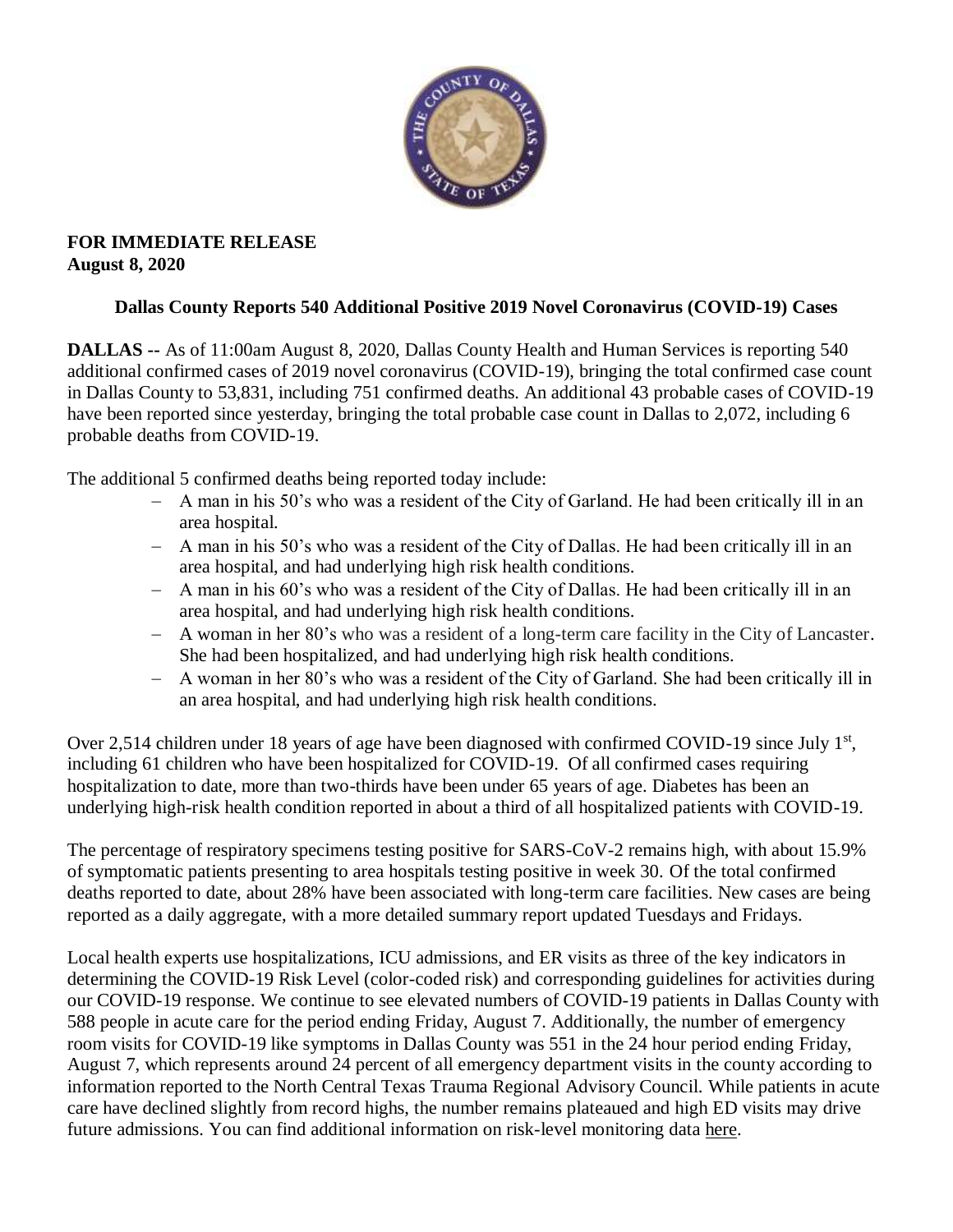



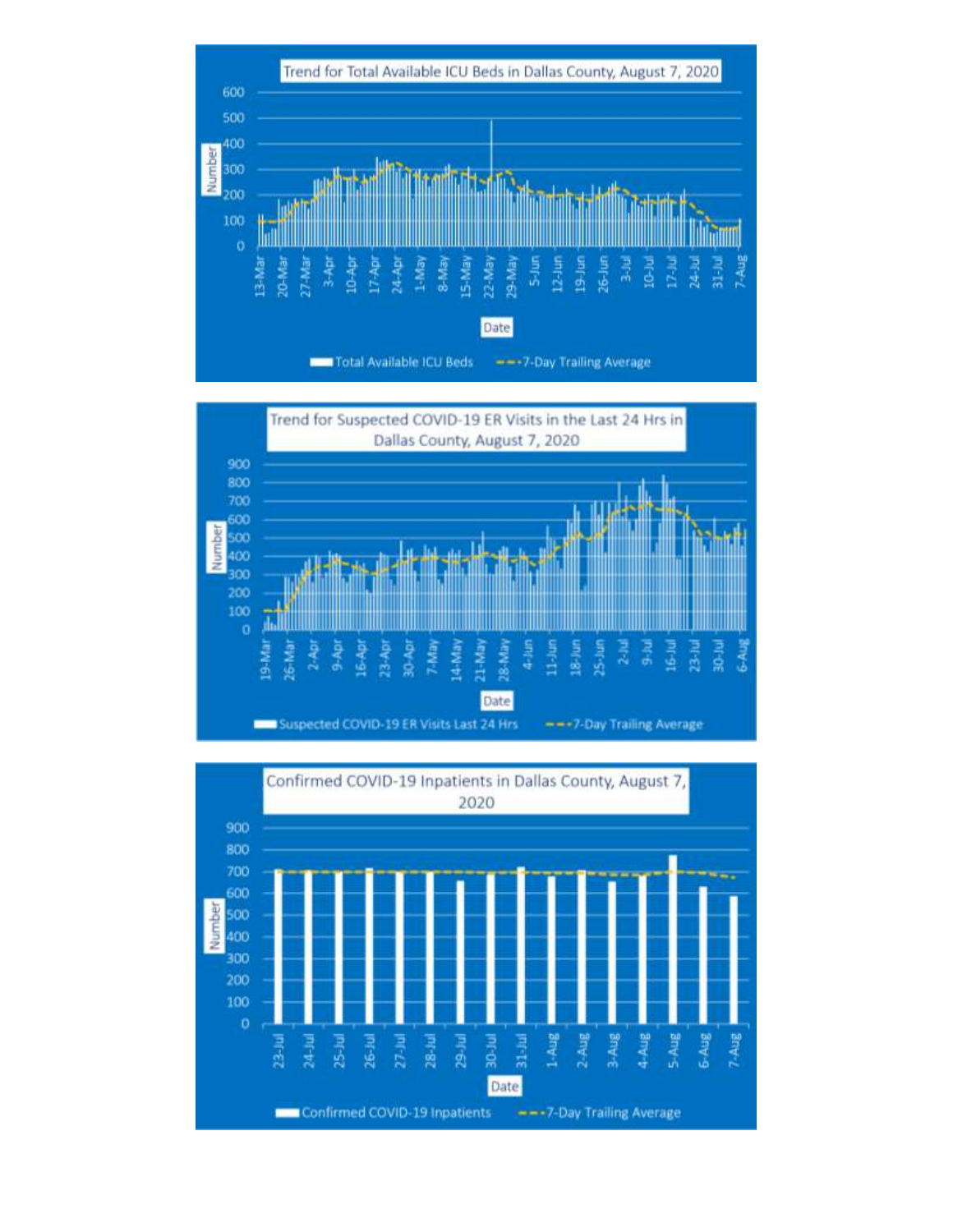

"It's important to note that today's probable death count includes probable deaths to date, for a total of six probable deaths. That is a total number thus far. Also today are five confirmed deaths from COVID-19 bring the confirmed death total up to 751. We're continuing to see a positive trend from mask wearing, maintaining six foot distancing, using good hand hygiene and avoiding unnecessary trips where you are around other people. Please avoid any activity where you are around people outside your home unmasked and please enjoy your weekend.

I hope we, as a North Texas community, are finding a more successful way of dealing with COVID-19 until a vaccine can be had but we must not lessen our resolve or go back to putting selfishness over community sacrifice. Staying the course by continuing to wear your mask and avoiding unnecessary dangers is the best way to keep people safe, keep more businesses open and get our children back to school," said Dallas County Judge Clay Jenkins.

## **All Dallas County COVID-19 Updates and Information can be found here:**

<https://www.dallascounty.org/covid-19/> and all guidance documents can be found here: <https://www.dallascounty.org/covid-19/guidance-health.php>

## **Specific Guidance for the Public:**

- [Dallas County COVID-19 Related Health Guidance for the Public](https://www.dallascounty.org/Assets/uploads/docs/covid-19/community/Dallas-CovidGeneralGuidelines-060620.pdf)
- [Dallas County Measures for Protecting An Institution's Workforce from COVID-19 Infection:](https://www.dallascounty.org/Assets/uploads/docs/covid-19/community/Dallas_Covid_Employer_Guidance_FINAL.pdf)  [Employer/Employee Guidance](https://www.dallascounty.org/Assets/uploads/docs/covid-19/community/Dallas_Covid_Employer_Guidance_FINAL.pdf)
- [Dallas County Guidance for Individuals at High-Risk for Severe COVID-19](https://www.dallascounty.org/Assets/uploads/docs/covid-19/community/Dallas_HighRiskGuidelines.pdf)

The Centers for Disease Control and Prevention (CDC) recommends taking everyday preventive actions to help prevent the spread of respiratory diseases, including:

- Avoid close contact outside your home: Put 6 feet of distance between yourself and people who don't live in your household.
- Cover your mouth and nose with a cloth face cover when around others and continue to keep about 6 feet between yourself and others. The cloth face cover is not a substitute for social distancing.
- Stay home when you are sick, except to seek medical care
- Wash your hands often and with soap and water for at least 20 seconds and help young children to do the same. If soap and water are not available, use an alcohol-base hand sanitizer with at least 60% alcohol.
- Avoid touching your eyes, nose, and mouth with unwashed hands.
- Avoid close contact with people who are sick.
- Clean and disinfect frequently touched objects and surfaces daily using a regular household cleaning spray or wipes.